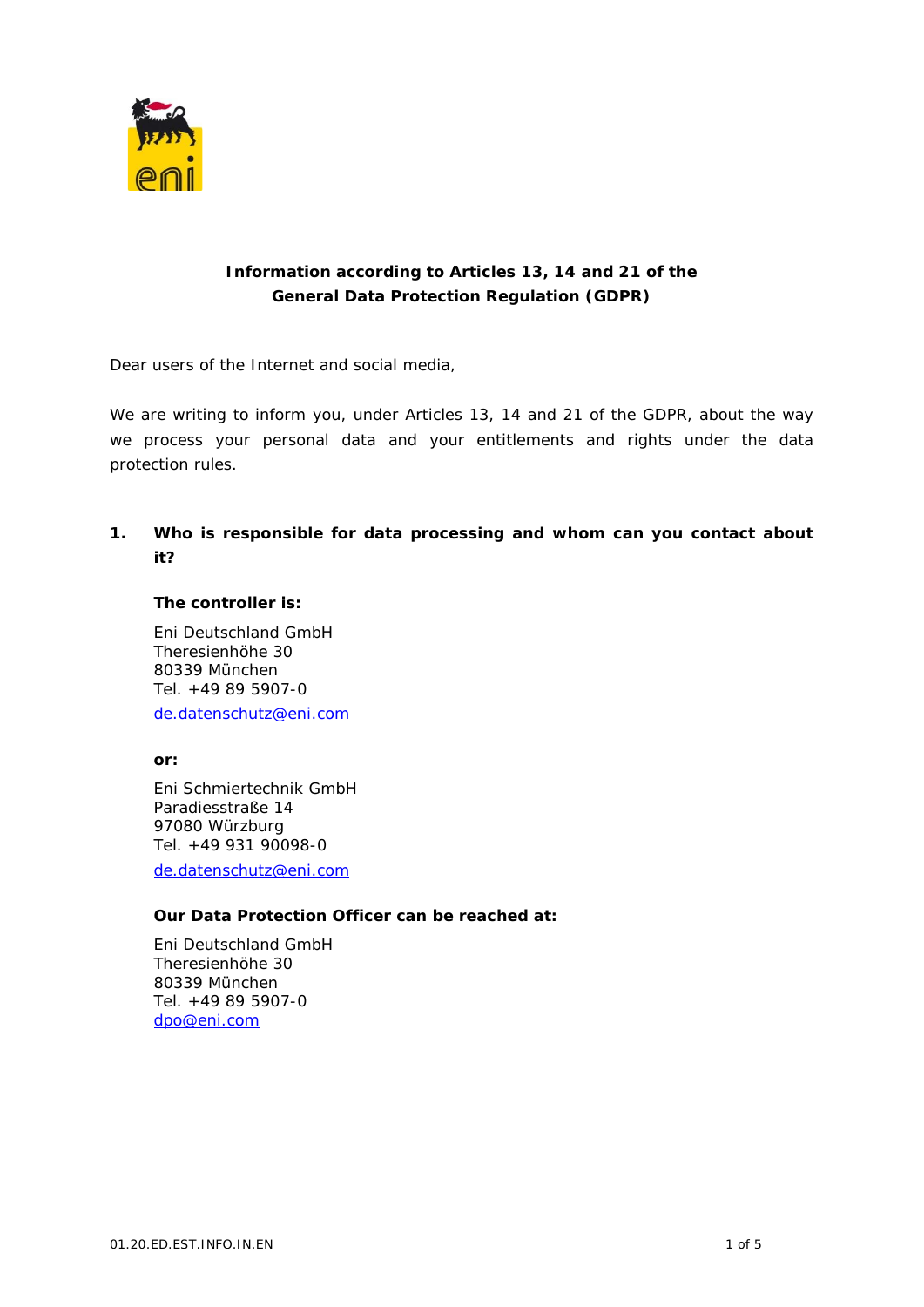**2. What sources and data do we use?**

We process personal data that we receive from you in the context of your use of the Internet or social media, or that you have transmitted to us through the contact form.

We also process personal data that we have obtained by authorised means from other companies or third parties (see Data protection declaration).

The relevant personal data are the IP address and data relating to your use of the electronic media we offer (e.g. the time of logins to our websites, apps or newsletter, any of our web pages you have clicked on and entries made) and other similar data.

**3. For what purpose do we process your data (purpose of the processing) and on what legal basis?**

We process personal data in accordance with the provisions of the European General Data Protection Regulation (GDPR) and the Federal Data Protection Act (Bundesdatenschutzgesetz, BDSG):

**a) Based on the balancing of legitimate interests (Art. 6. Sec. 1 (f) GDPR)**

Where necessary, we process your data, beyond the actual fulfilment of the contract, in order to protect legitimate interests of third parties or ourselves. For example:

- for testing and optimising procedures followed to analyse requirements and contact customers directly;
- for advertising or market and opinion research, unless you have refused to allow use of your data for these purposes;
- pursuing legal claims and presenting a defence in legal disputes;
- ensuring IT security and securing IT operations;
- measures of business governance and for the further development of services and products.
- **b) Where you have given consent (Art. 6. Sec. 1 (a) GDPR)**

Where you have given us your consent to process personal data for certain purposes (e.g., transferring data to third parties, evaluating data for marketing purposes), processing is lawful on the basis of your consent. Once given, consent can be withdrawn at any time.

Please be aware that the withdrawal of consent applies only to the future; processing that has taken place before consent was withdrawn is not affected.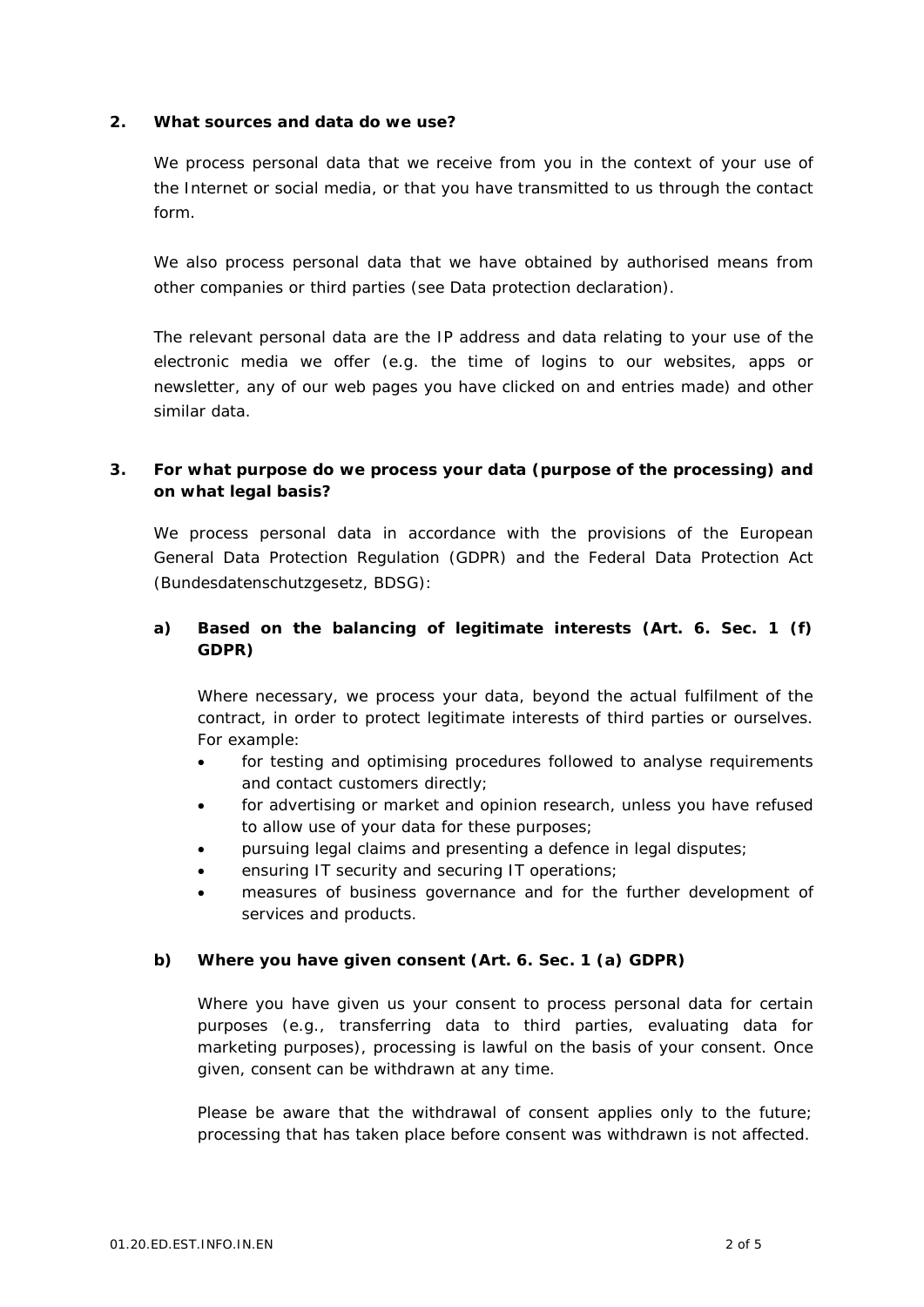**c) Where necessary for compliance with a legal obligation (Art. 6. Sec. 1 (c) GDPR) or in the public interest (Art. 6. Sec. 1 (e) GDPR)**

We are also bound by a number of legal obligations, namely statutory requirements. Where data relating to any of these is processed, it is done solely on the basis of these requirements.

## **4. Who receives your data?**

Within the company, the offices receiving your data are the ones that need them in order to fulfil our contractual and statutory obligations. Processors engaged by us (Art. 28 GDPR) may receive data for these purposes. These are companies providing IT services, telecommunications, consultation and consulting, as well as sales and marketing.

As regards the dissemination of data to recipients outside the company, it should be noted that we only transmit your data if this is permitted or requested under statutory provisions, if you have consented to this or if we are authorised to provide such information. Subject to these conditions, recipients of personal data may be, for example, public authorities and institutions (e.g. the public prosecutor's office, the police, supervisory authorities) where there is a statutory or official obligation.

Other data recipients may be those for whom you have given us your consent for data transfers.

## **5. How long are your data stored?**

Where this is legally permissible, we process and store your personal data for as long as necessary to fulfil the relevant purposes.

## **6. Are data transmitted to a third country or an international organisation?**

Data are only transmitted to third countries (outside the European Economic Area, EEA) where this is necessary, required by law in order to perform our electronic or social media role (see Data protection declaration) or where you have given us your consent. We will give you specific details where the law so requires.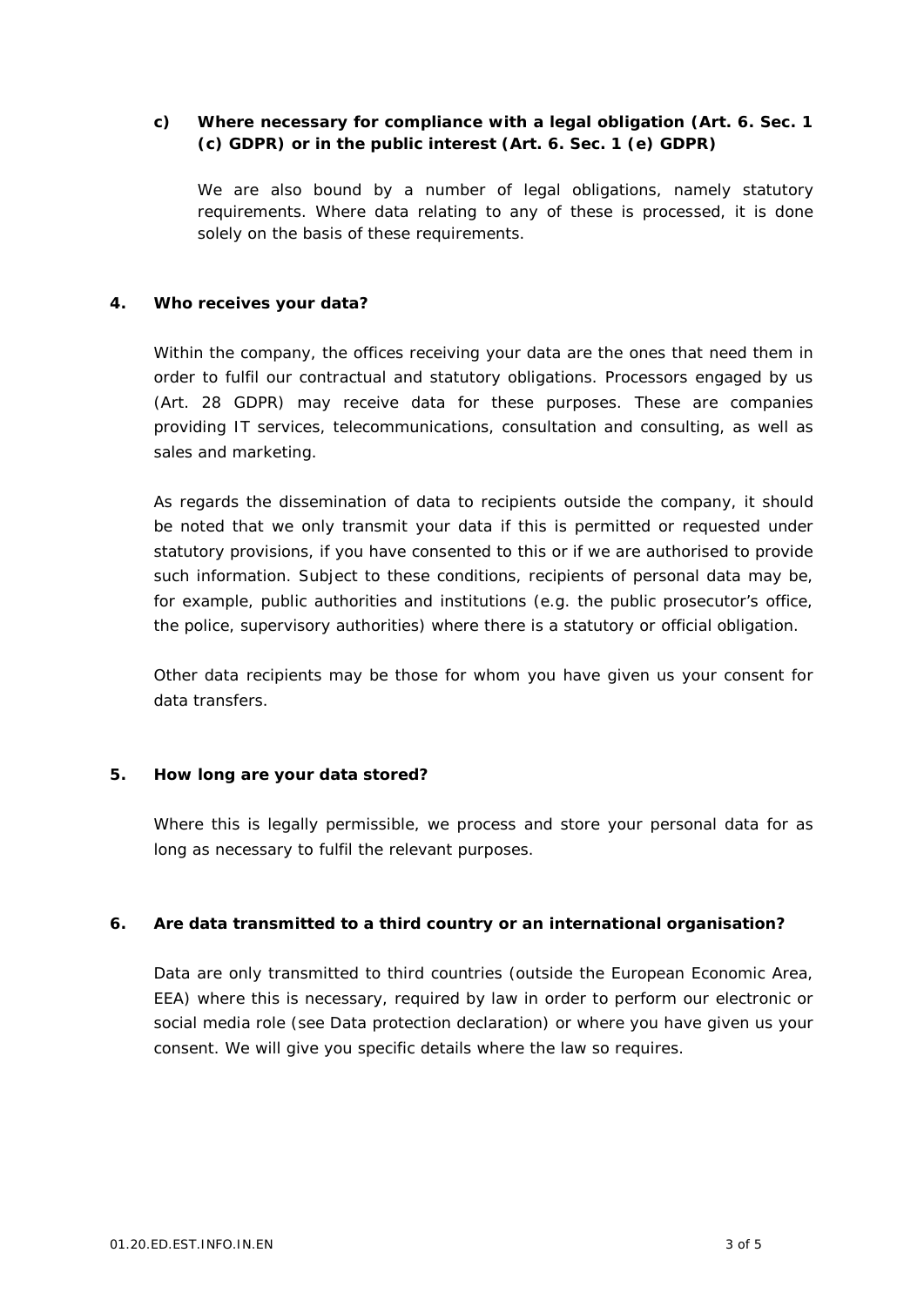**7. What are your data protection rights?**

Every person affected has the right of **access** to the personal data processed under Art. 15 GDPR, the right to **rectification** under Art. 16 GDPR, the right to **erasure** under Art. 17 GDPR, the right to **restriction of processing** under Art. 18 GDPR and the right to **data portability** under Art. 20 GDPR. The right of access and the right to erasure are subject to the restrictions set out in Artt. 34 and 35 of the BDSG. There is also a right to lodge a complaint to a supervisory authority for data protection (Art. 77 GDPR in conjunction with Art. 19 BDSG).

**8. Is there an obligation for you to provide data?**

In the context of Internet or social media use, the only personal data you have to provide are those needed for such use or those, which we are legally required to collect. Without these data, efficient use may be limited or impossible.

**9. How much automated individual decision-making is there?**

In accordance with Art. 22 GDPR, there is no fully automated decision-making. If we employ these procedures in individual cases, we will inform you separately, where this is required by law.

**10. How far are my data used for profiling (scoring)?**

We do not process your data for the purpose of evaluating particular personal aspects (profiling).